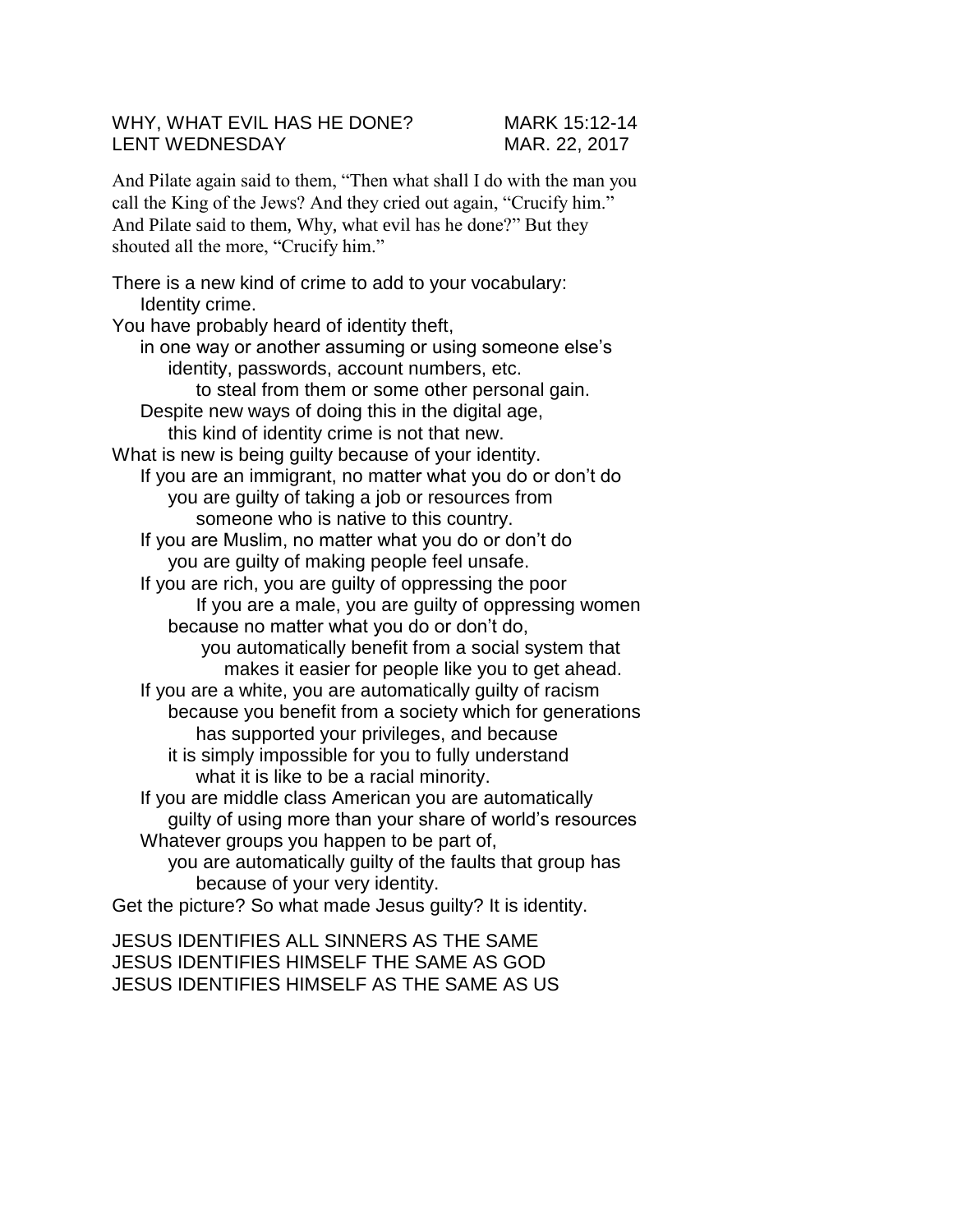## JESUS IDENTIFIES ALL SINNERS AS THE SAME

The Jewish leaders had an answer to Pilate's question about why Jesus deserved to die: he claims to be a king. but this answer is not where they started. What made them so upset with Jesus & considering him evil? I think it started with how he treated others who were guilty. both those who were apparently guilty of something because God saw fit to make them sick or crippled and those who were obviously guilty because they were tax collectors or other sneaky cheats. He treated them as if God cared about them as much as he cared about good people. He touched them, ate with them, healed them, and flat out told them they were forgiven before they had done anything to make up or pay for the ways they were wrong. But there was more to it than that. At the same time, he implied or even flatly stated that the Pharisees and other religious leaders, the pillars of society and best examples of piety, were themselves sinful and needing to repent. He treated them as if all sinners were the same, as if one hateful thought was as bad as murder, greed was bad as theft, and lust was bad as adultery. He went on to talk as if the Pharisees and their arch rivals the Sadducees were just as bad as the other. That is where it started, because as anyone knows, calling what is bad good and what is good bad is the essence of the Devil's lies. Now it is true that what makes something good or bad is that God himself says it is, but that brings us to the next step of their being convinced Jesus was pure evil.

## JESUS IDENTIFIES HIMSELF THE SAME AS GOD

When Jesus was confronted with question of what gave him the right to tell people they were forgiven, and what gave him right to tell disabled people to carry their bed or go and wash on Sabbath day or act like he knew what was in people's hearts,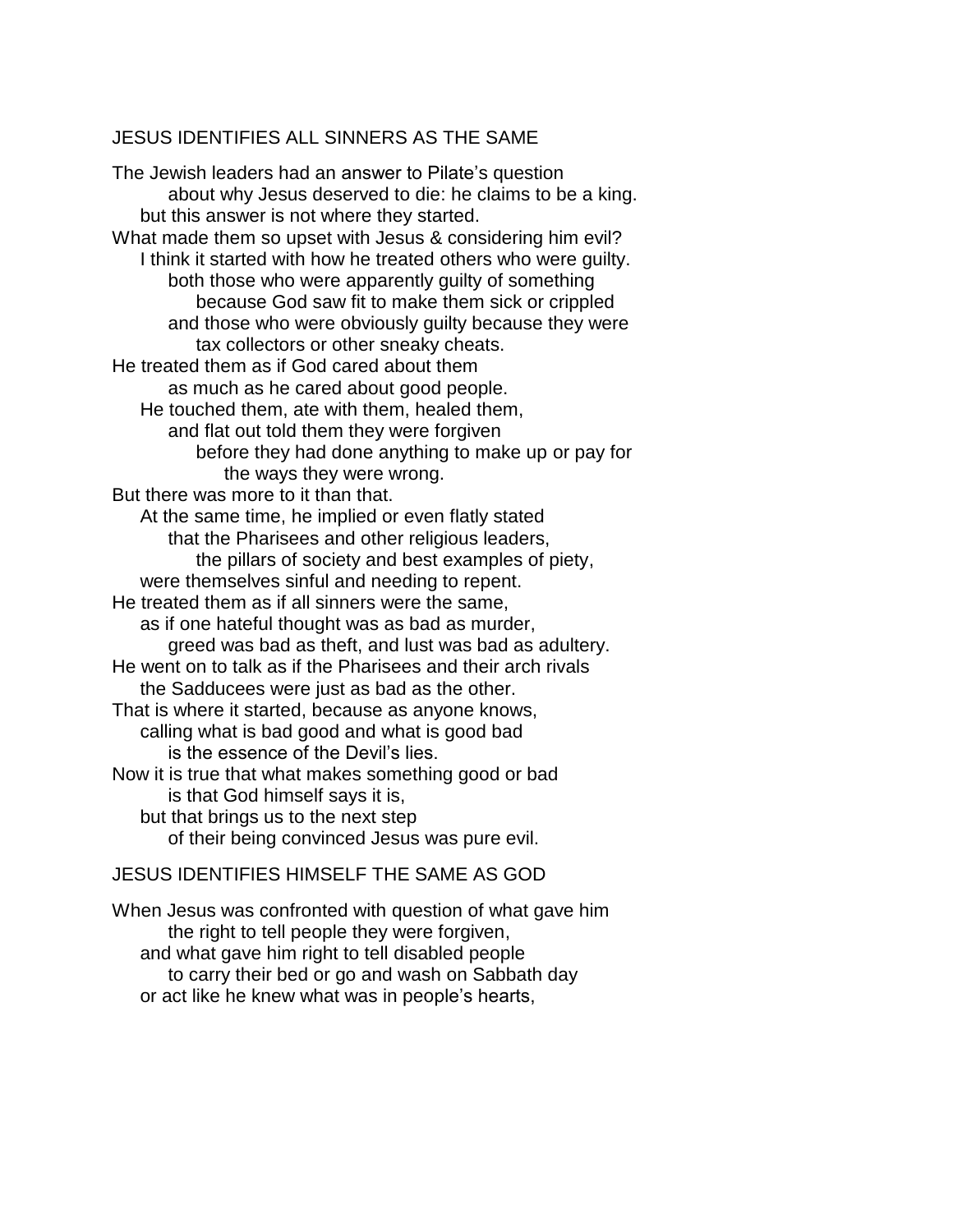He said things that implied he was equal with God. He said he knew Abraham, and came down from heaven, and had spiritual authority. And when confronted with how this sounded like blasphemy he came right out at said he was one with the Father & referred to himself with God's unspoken name: I AM. Everyone knows that the original sin of Adam and Eve was acting as if they had the right to make decisions as if they were the same as God. Claiming to be equal with God is the terrible sin of blasphemy. The punishment for this is being stoned to death. This is why the Jewish leaders tried more than once to stone Jesus to death, but he slipped away. So, they resorted to plan B, having him killed by the Romans. But the Romans couldn't care less about blasphemy and Jesus' claims to be God. after all, the Roman emperor himself claimed to be god. But that might be the ticket. It might not matter  $\setminus$ if Jesus claimed to be equal with God but it could matter a great deal if Jesus claimed to be equal with the emperor. He would be a traitor. There were many who said Jesus was the messiah, that is, the anointed one. And he never denied it. One kind of Biblical anointed one was a king. If they could show that Jesus claimed to be the messiah and this was a claim to be a rival king, that could do the trick. And it did, because…

## JESUS IDENTIFIES HIMSELF AS THE SAME AS US

The crime for which Jesus was crucified was posted over his head: he was king of the Jews. The Jewish leaders protested. He claimed to be A king. but that didn't mean he was their king. But by keeping quiet when he was charged with this, Jesus was indeed claiming to be king of the Jews. He was identifying himself with them as their representative. This one who was true God in the flesh was identifying himself with these mortals because he had made himself one of them.